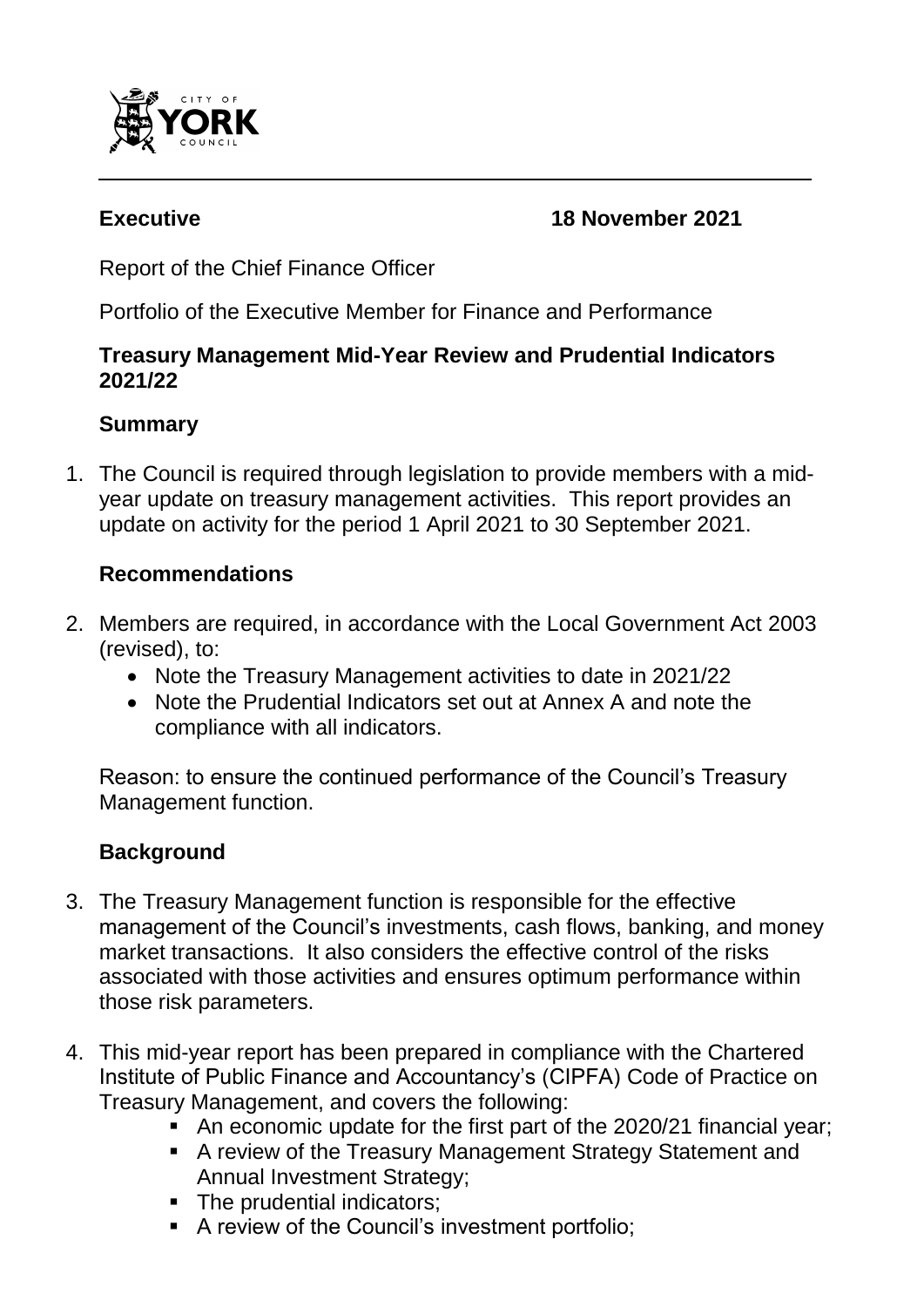- A review of the Council's borrowing strategy;
- A review of compliance with the Treasury and Prudential Limits.

## **Interest Rate Forecast**

5. Table 1 is Link Asset Services Interest Rate forecast for both the bank rate and long term Public Works Loans Board borrowing rates (note all figures are percentages):

|                                  | <b>Dec</b><br>21 | <b>Mar</b><br>22 | Jun<br>22 | <b>Sep</b><br>22 | <b>Dec</b><br>22 | <b>Mar</b><br>23 | Jun<br>23 | <b>Sep</b><br>23 | <b>Dec</b><br>23 | <b>Mar</b><br>24 |
|----------------------------------|------------------|------------------|-----------|------------------|------------------|------------------|-----------|------------------|------------------|------------------|
| <b>Bank Rate</b>                 | 0.10             | 0.10             | 0.25      | 0.25             | 0.25             | 0.25             | 0.50      | 0.50             | 0.50             | 0.75             |
| 5 Yr PWLB<br>rate                | 1.40             | 1.40             | 1.50      | 1.50             | 1.60             | 1.60             | 1.60      | 1.70             | 1.70             | 1.70             |
| <b>10 Yr</b><br><b>PWLB</b> rate | 1.80             | 1.80             | 1.90      | 1.90             | 2.00             | 2.00             | 2.00      | 2.10             | 2.10             | 2.10             |
| 25 Yr<br><b>PWLB</b> rate        | 2.20             | 2.20             | 2.30      | 2.30             | 2.40             | 2.40             | 2.40      | 2.50             | 2.50             | 2.50             |
| <b>50 Yr</b><br><b>PWLB</b> rate | 2.00             | 2.00             | 2.10      | 2.20             | 2.20             | 2.20             | 2.20      | 2.30             | 2.30             | 2.40             |

**Table 1: Link Asset Services Interest Rate Forecast (%)**

- 6. The coronavirus outbreak has done huge economic damage to the UK and economies around the world. After the Bank of England took emergency action in March 2020 to cut Bank Rate to 0.10%, it left Bank Rate unchanged at its subsequent meetings.
- 7. As shown in the forecast table above, one increase in Bank Rate from 0.10% to 0.25% has now been included in quarter 2 of 2022/23, a second increase to 0.50% in quarter 2 of 23/24 and a third one to 0.75% in quarter 4 of 23/24
- 8. The Monetary Policy Committee has acknowledged that the "challenge of avoiding a steep rise in unemployment has been replaced by that of ensuring a flow of labour into jobs". They will be closely monitoring any evidence regarding developments in the labour market and particularly unemployment and underlying wage pressures given the potential danger that labour shortages could push up wage growth by more than expected and that, as a result, CPI inflation would stay above the 2% target for longer.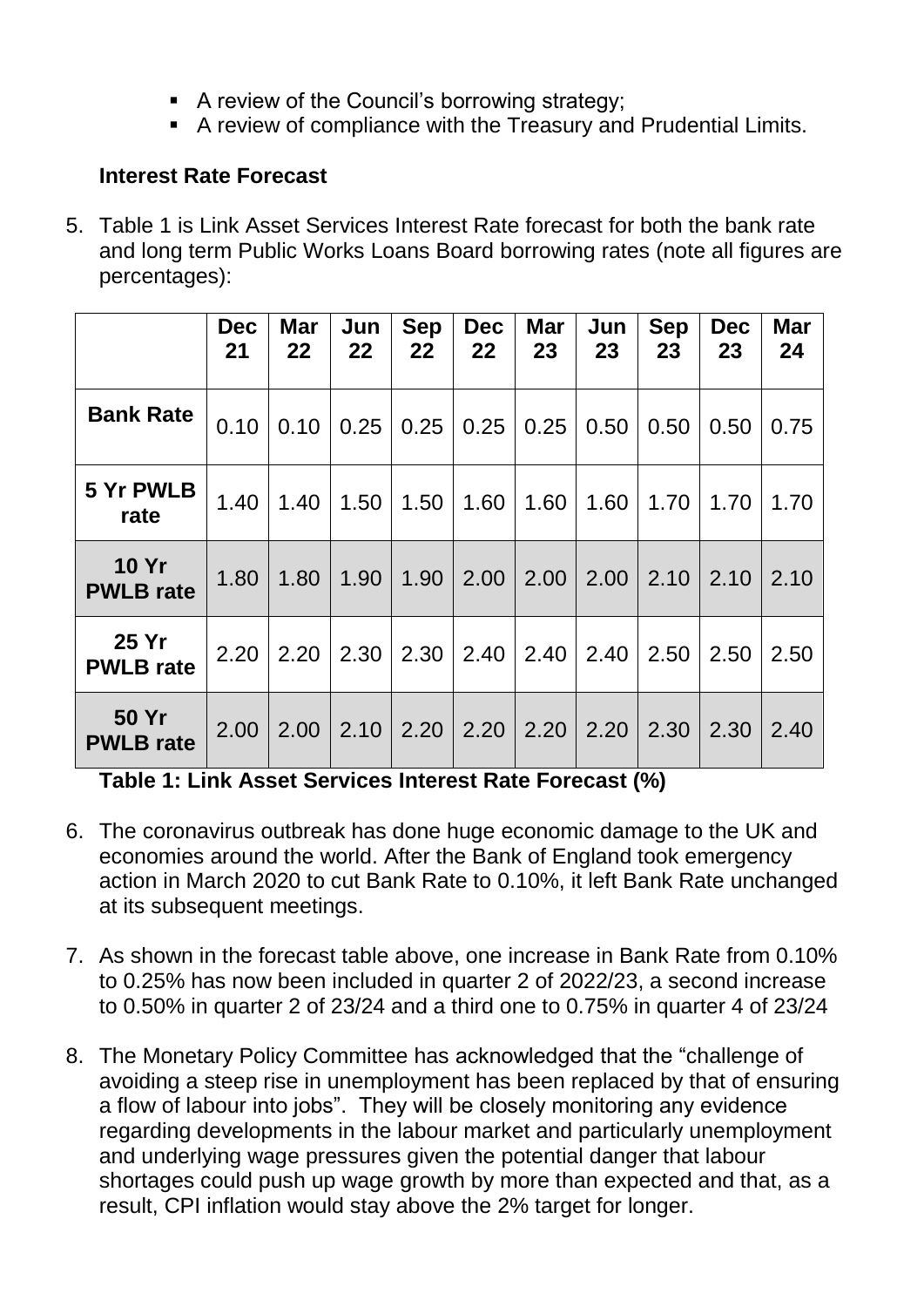- 9. There continues to be concern that more recent increases in prices, particularly the increases in gas and electricity prices in October and due again next April, are likely to lead to faster and higher inflation expectations and underlying wage growth, which would in turn increase the risk that price pressures would prove more persistent next year than previously expected.
- 10.COVID-19 vaccines have boosted confidence in the market. With the household saving rate having been exceptionally high since the first lockdown in March 2020, there is plenty of pent up demand and purchasing power stored up for services in hard hit sectors like restaurants, travel and hotels. The big question is whether mutations of the virus could develop which render current vaccines ineffective, as opposed to how quickly vaccines can be modified to deal with them and enhanced testing programmes be implemented to contain their spread.

## **Annual Investment Strategy Update**

- 11.Council approved the Treasury Management Strategy Statement for 2021/22 on 25 February 2021. There are no policy changes and the details in this report do not amend the Statement.
- 12.The Council's Annual Investment Strategy, which is incorporated in the Strategy, outlines the Council's investment priorities as follows:
	- security of capital
	- liquidity
	- yield
	- FTSE4Good index
- 13.The Council continues to aim to achieve the optimum return (yield) on investments commensurate with the proper levels of security and liquidity and the Councils risk appetite.

#### **Investment Portfolio**

14.The average level of cash balances available for investment purposes in the first 6 months of 2021/22 was £40.376m (£20.272m for the same 6-month period in 20/21). The level of cash balances available is largely dependent on the timing of the Council's cash flow as a result of precept payments, receipt of grants, receipt of developers contributions, borrowing for capital purposes, payments to its suppliers of goods and services and spend progress on the Capital Programme. These funds are therefore only available on a temporary basis depending on cash flow movement.

The average level of cash balances has increased compared to a year ago due to a number of factors. These include the 2021/22 cash transactions between the Council and MHCLG in relation to business rates being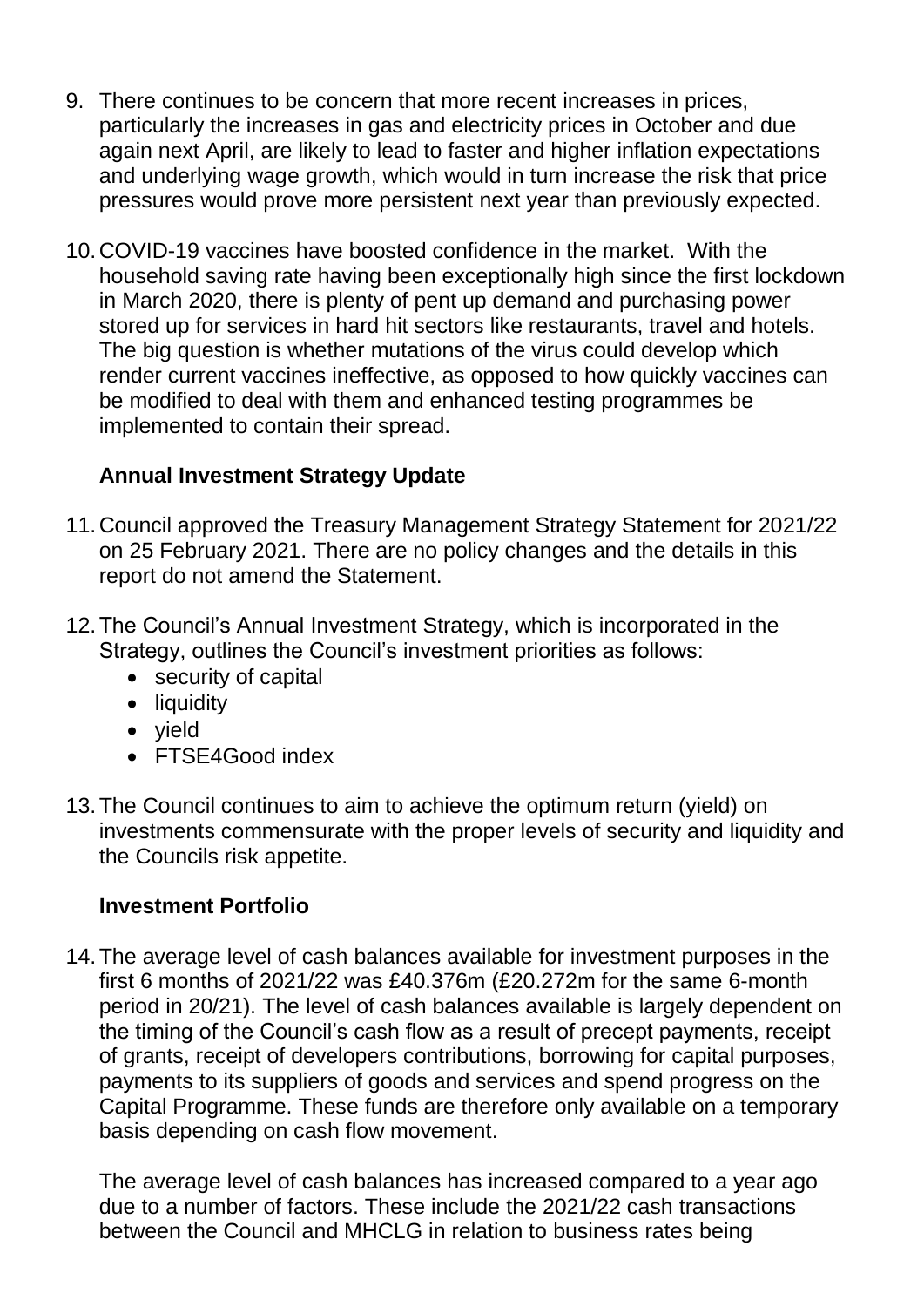significantly different in 2021/22 compared to previous years with repayments to MHCLG over the full financial year reducing by approximately £35m. Government continues to provide Covid related support to businesses through business rate relief. This is paid directly to local authorities and improves the Council's cash flow position because the cash receipt from MHCLG is received before the business would have paid the Council. Significant payments were received of approximately £22m during the first 6 months of the year.

- 15.With the increase in cash balances over 2021/21 so far the Council has been able to delay taking on long term debt to finance the Councils capital programme, compared to the second half of 2020/21 where new debt had been taken to cover the Councils under borrowed position.
- 16.Investment return (calculated as the amount of interest earned against the average cash balance for the period) during the first six months of 2021/22 is shown in table 2:

|                                      | 2020/21 (full<br>year) | 2021/22 (part<br>year to date) |
|--------------------------------------|------------------------|--------------------------------|
| <b>Average CYC Rate</b><br>of Return | 0.17                   | 0.04                           |
| <b>Benchmarks</b>                    |                        |                                |
| <b>Average 7 Day LIBID</b>           | $-0.07$                | $-0.08$                        |
| Average 1 Month<br><b>LIBID</b>      | $-0.05$                | $-0.07$                        |

## **Table 2: CYCs investment rate of return performance vs. benchmarks**

- 17.The average rate of return achieved to date in 2021/22 has continued to decrease compared to the average seen in 2020/21, due to keeping cash in highly liquid Money Market Funds. Opportunities for longer term investments at higher yields have generally not been available due to the continued low interest rate environment. Any opportunities that have arisen are considered in terms of the Councils short to medium term cash flow requirement and under borrowed position.
- 18.It remains a very difficult investment market in terms of earning the level of interest rates commonly seen in previous decades as rates continue to be very low and in line with the current 0.1% Bank Rate. Financial markets are now pricing in a first increase in Bank Rate from 0.10% to 0.25% earlier than anticipated with some forecasts for this before the end of 2021/22. Reasons for this shift include inflationary pressures in the economy being less transitory and possible wage growth in some sectors of the economy. This has led to an upward shift in longer term investment rates in the last couple of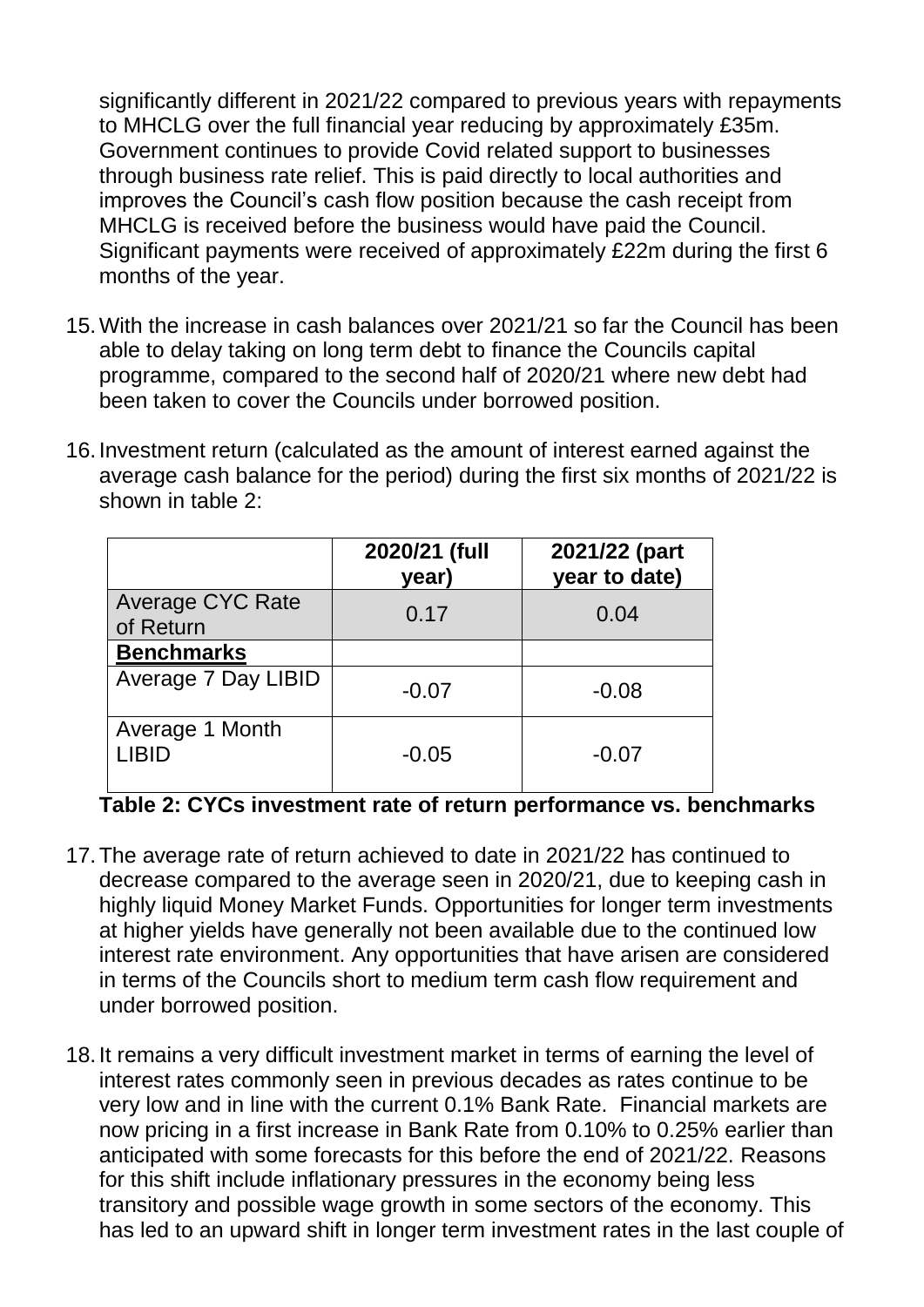weeks of September as shown in the graph below for LIBID rates. Any impact of improved longer term investment rates is unlikely to have an effect on Council investments which are being kept liquid in the short to medium term as the Council continues to use its cash balances to delay long term borrowing.

19.Figure 1 shows the interest rates available on the market based on LIBID rates between 7 days and 1 year and also the rate of return that the Council has achieved for the first six months of 2021/22. It shows that the Council has maintained an average rate of return above zero for the first six months of the year for investments whilst ensuring the required liquidity and security of funds for the Council.



#### **Figure 1 CYC Investments vs Money Market Rates up to 30th September 2021**

- 20.Figure 2 shows the investments portfolio split by cash in bank, deposits in short term call accounts, fixed term investments and money market funds (MMFs).
- **21.**All of the money market funds have an AAAm credit rating, the call notice account has an A credit rating and the cash in the bank account is A+.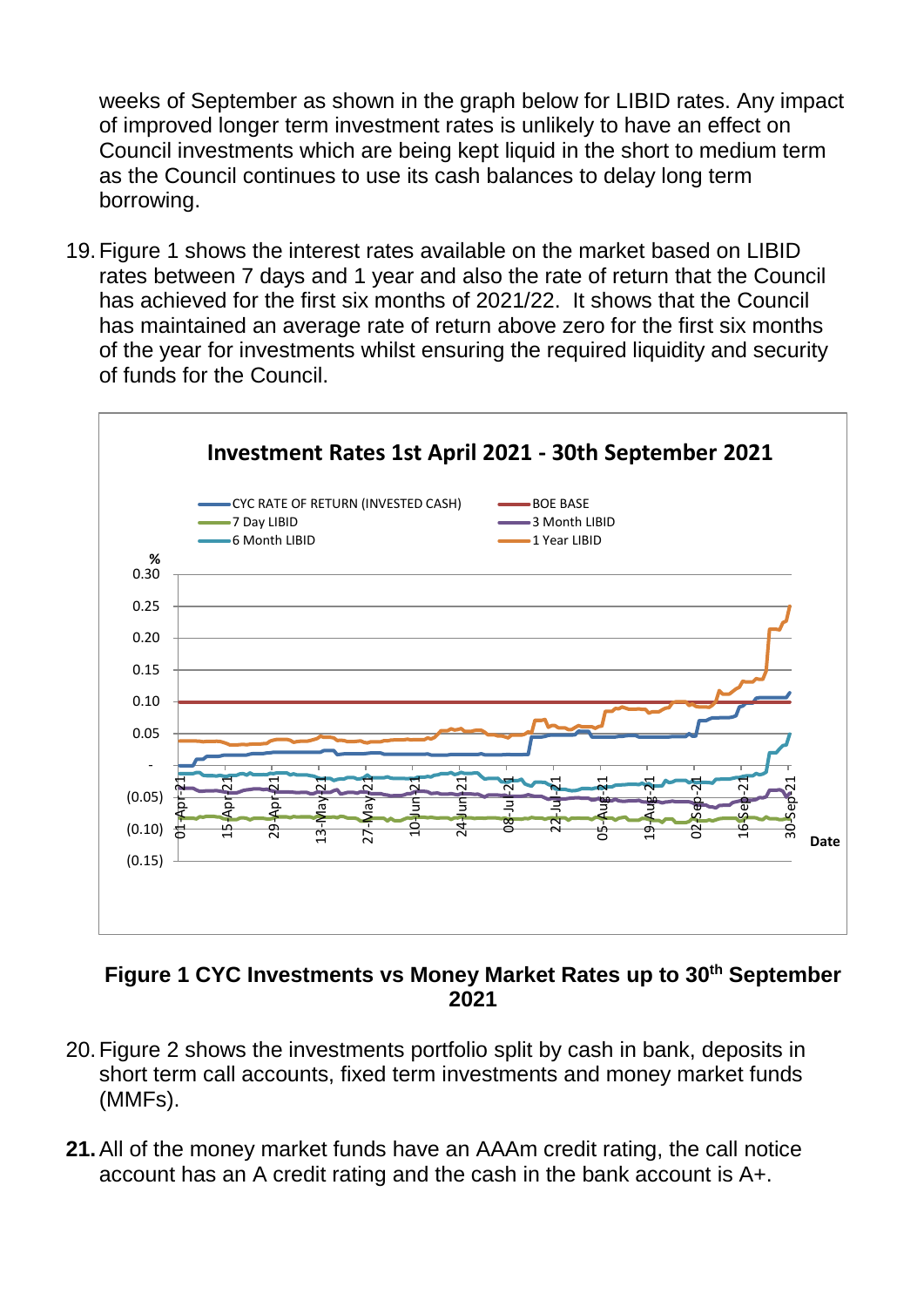

## **Figure 2 Investment Portfolio by type at 30th September 2021**

#### **Borrowing Portfolio**

- 22.The Council undertakes long term borrowing in accordance with the investment requirements of the capital programme and all borrowing is therefore secured for the purpose of its asset base.
- 23.The level of borrowing taken by the Council is determined by the Capital Financing Requirement (the Councils underlying need to borrow for capital expenditure purposes). Borrowing needs to be affordable, sustainable and prudent.
- 24.Under regulation, the Council can borrow in advance of need and Markets are therefore constantly monitored and analysed to ensure that advantage is taken of favourable rates and the increased borrowing requirement is not as dependant on interest rates in any one year.
- 25.On the reverse side, the Council's level of borrowing can also be below the Capital Financing Requirement. This would mean that instead of increasing the Council's level of borrowing, surplus funds held for investment purposes would be utilised. In the current interest rate environment, where investment rates on holding investments are significantly below borrowing rates, consideration is given to the value of taking borrowing or whether it is better for the council to keep investment balances lower.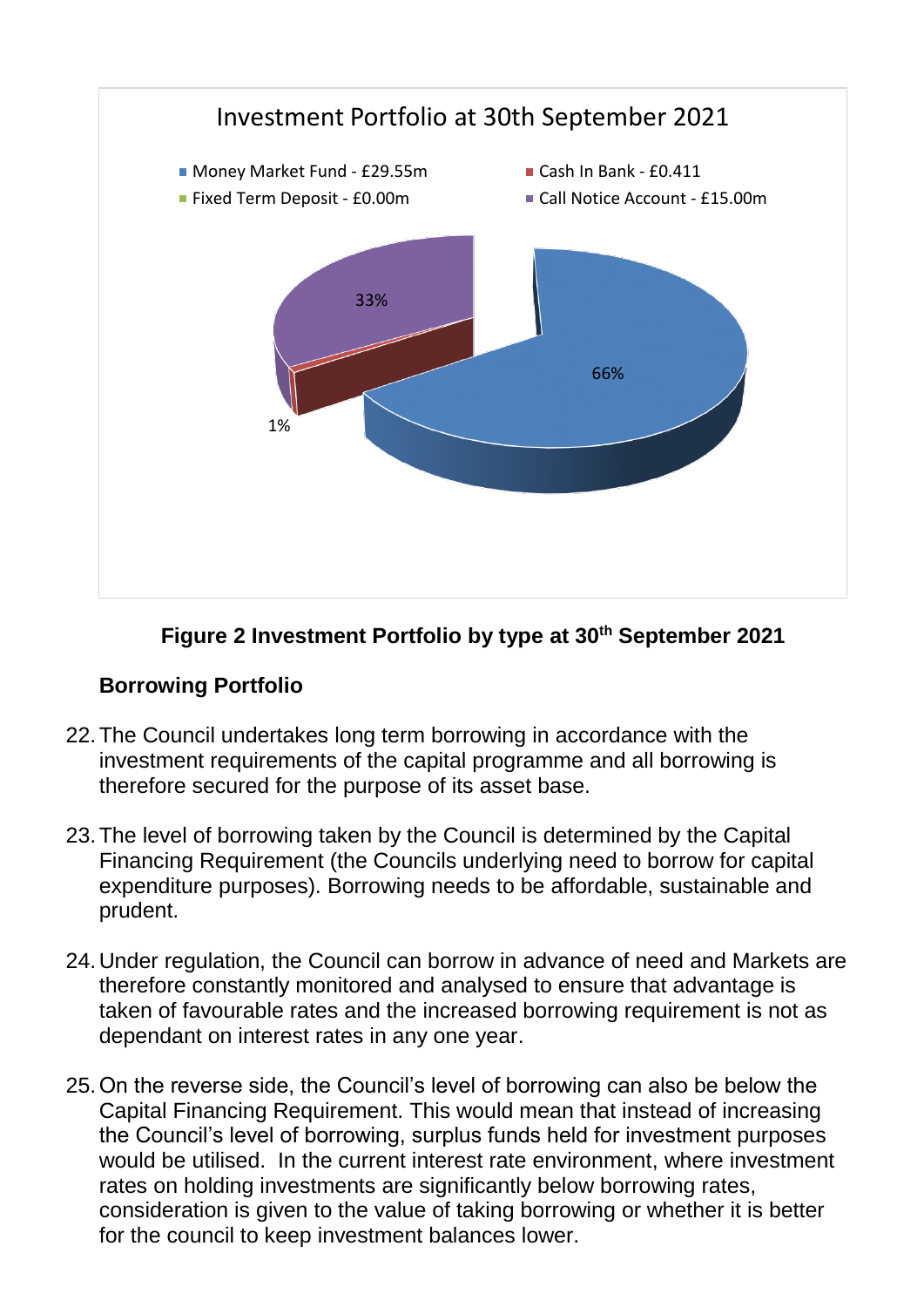- 26.The finance team continues to closely monitor the opportunities that arise and receive daily updates from Link Asset Services in respect of borrowing timings and amounts. No new loans have been taken during-the first six months of the year.
- 27.The Councils long-term borrowing started the year at a level of £297.465m. On 10<sup>th</sup> August 2021 a £2m PWLB loan was repaid taking the Councils longterm borrowing figure to £295.465m. A further £5m of PWLB loan repayments will be made this financial year, two £1m loans on 5<sup>th</sup> November 2021 and one £3m loan on 28th February 2022.
- 28.The Housing Revenue Account debt amount is 49% of the borrowing portfolio at £146.359m (of which £121.550 is self-financing debt) and the General Fund debt is 51% at £149.606m.
- 29.Figure 3 illustrates the 2021/22 maturity profile of the Council's debt portfolio at 30<sup>th</sup> September 2021. The maturity profile shows that there is no large concentration of loan maturity in any one year, thereby spreading the interest rate risk dependency.



**Figure 3 – Debt Maturity Profile at 30th September 2021**

30.Table 3 shows PWLB Certainty borrowing rates available for selected loan durations.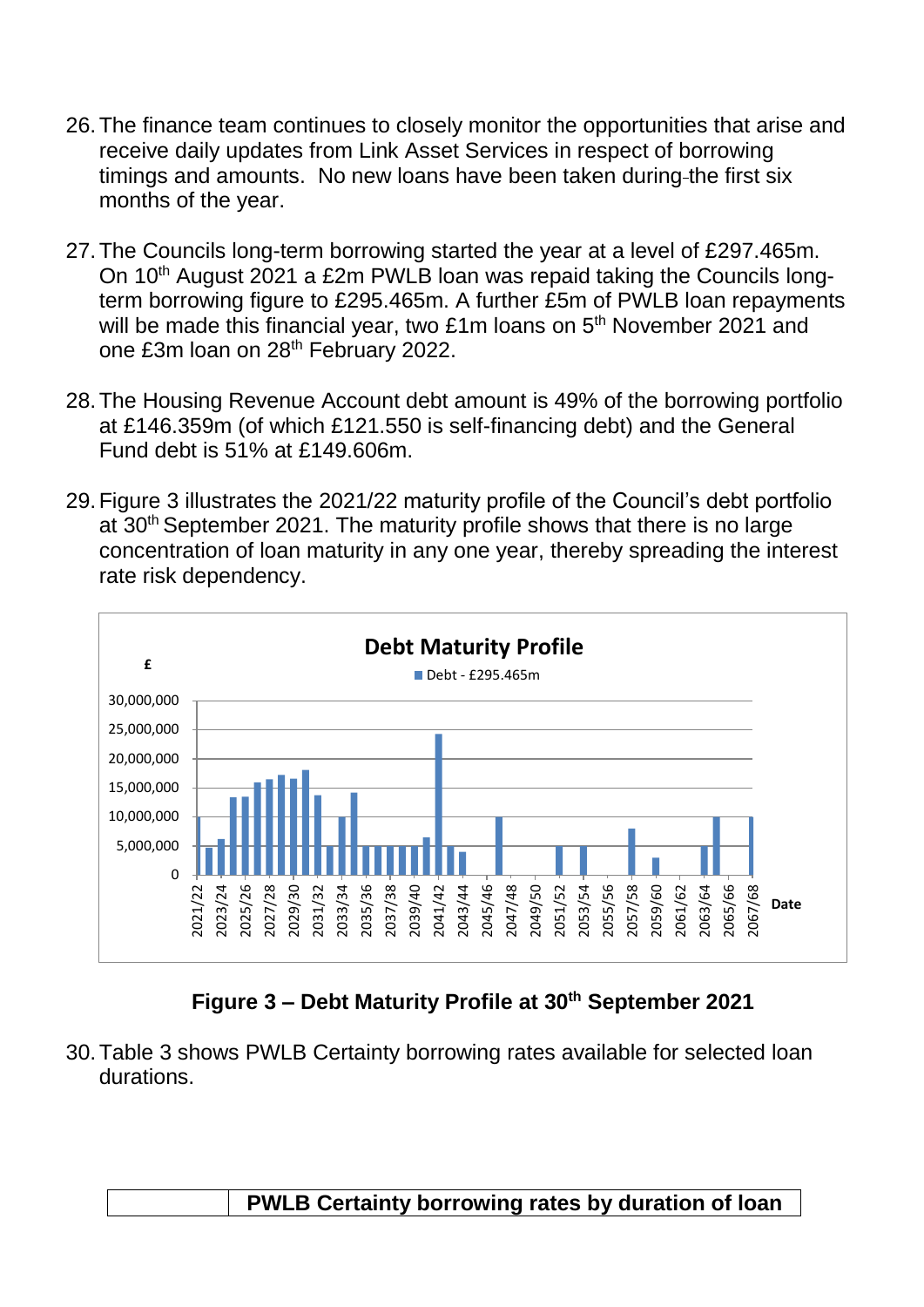|                | 1 Year | 5 Year | 10 Year | 25 Year | 50 Year |
|----------------|--------|--------|---------|---------|---------|
| <b>Yr High</b> | 1.05   | 1.46   | 1.84    | 2.27    | 2.05    |
| <b>Yr Low</b>  | 0.81   | 1.08   | 1.42    | 1.75    | 1.49    |
|                |        |        |         |         |         |
| <b>Yr Avg</b>  | 0.88   | 1.21   | 1.63    | 2.02    | 1.80    |

# **Table 3 – PWLB Borrowing Rates (%) – to 30th September 2021**

# **Compliance with Prudential Indicators**

- 31.The Prudential Indicators for 2021/22 included in the Treasury Management Strategy Statement are based on the requirements of the Council's capital programme and approved at Budget Council on 25 February 2021.
- 32.It is a statutory duty for the Council to determine and keep under review the "Affordable Borrowing Limits" included in the Prudential Indicators. The monitoring of the Prudential Indicators is attached at Annex A. During the financial year 2020/21 to date the Council has operated within the treasury limits and Prudential Indicators set out.

# **Consultation and Options**

33.The report shows the six month position of the treasury management portfolio in 2021/22. The treasury management budget was set in light of the council's expenditure plans and the wider economic market conditions, based on advice from Link Asset Services. It is a statutory requirement to provide the information detailed in the report.

# **Council Plan**

34.The treasury management function aims to achieve the optimum return on investments commensurate with the proper levels of security, and to minimise the interest payable by the Council on its debt structure. It thereby contributes to all Council Plan priorities.

## **Financial implications**

35.The financial implications are in the body of the report.

# **Legal Implications**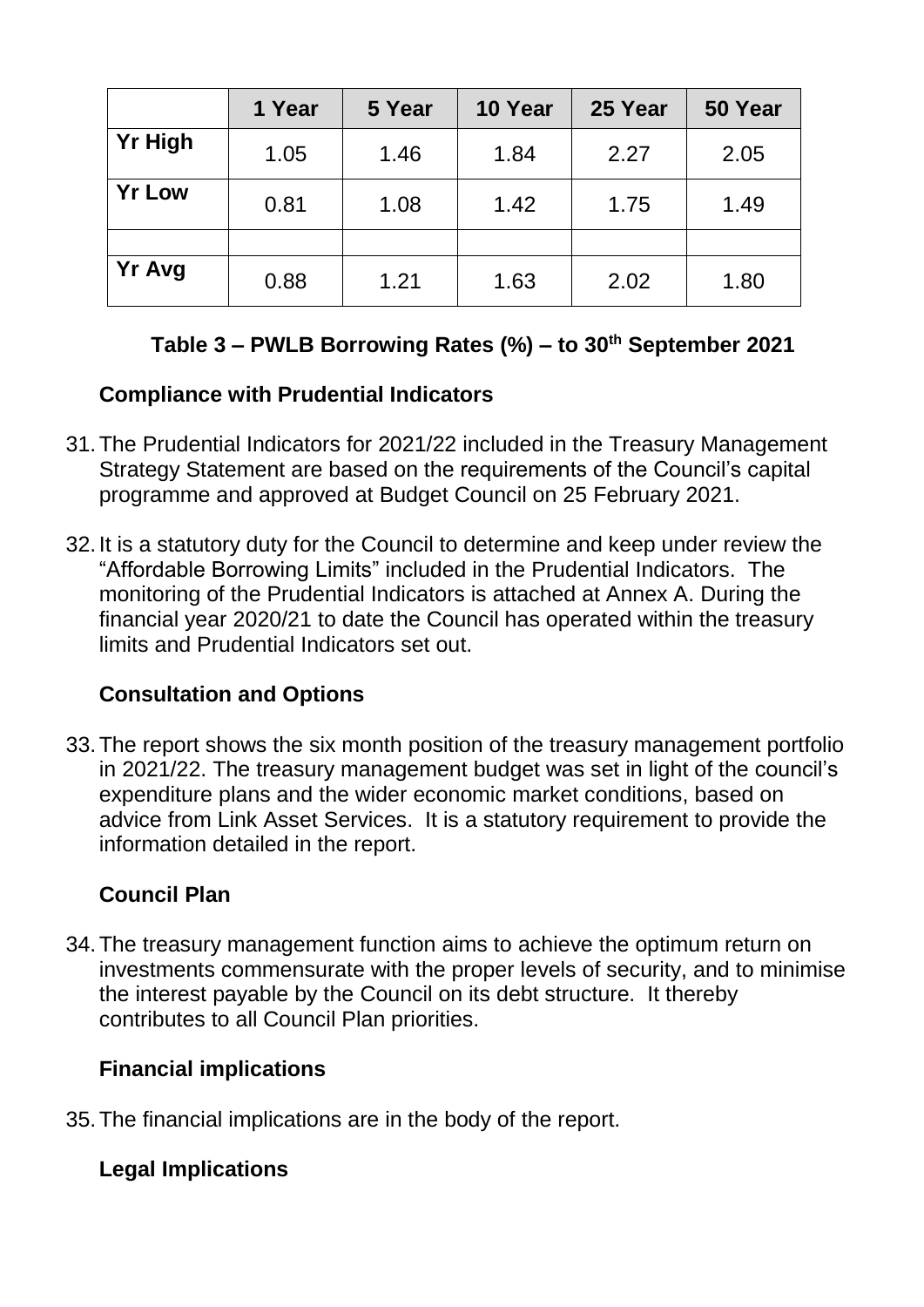36.Treasury Management activities have to conform to the Local Government Act 2003, the Local Authorities (Capital; Finance and Accounting) (England) Regulations 2003 (SI 2003/3146), which specifies that the Council is required to have regard to the CIPFA Prudential Code and the CIPFA Treasury Management Code of Practice and also the Local Authorities (Capital Finance and Accounting) (England) (Amendment) Regulations 2008 (SI 2008/414), which clarifies the requirements of the Minimum Revenue Provision guidance.

## **Other Implications**

37.There are no crime and disorder, information technology, property, equalities, human resources or other implications because of this report.

## **Risk Management**

38.The Treasury Management function is a high-risk area because of the level of large money transactions that take place. As a result, there are procedures set out for day to day treasury management operations that aim to reduce the risk associated with high volume high value transactions. These are detailed in the Treasury Management Strategy Statement at the start of each financial year.

## **Contact Details**

| <b>Authors:</b>                                   | <b>Chief Officer</b><br><b>Responsible for the report:</b>                                                           |
|---------------------------------------------------|----------------------------------------------------------------------------------------------------------------------|
| <b>Tony Clark</b><br><b>Accounting Technician</b> | <b>Debbie Mitchell</b><br><b>Chief Finance Officer</b><br>1/11/21<br><b>Date</b><br>Report<br>Approved<br>$\sqrt{ }$ |
| <b>Wards Affected: All</b>                        |                                                                                                                      |